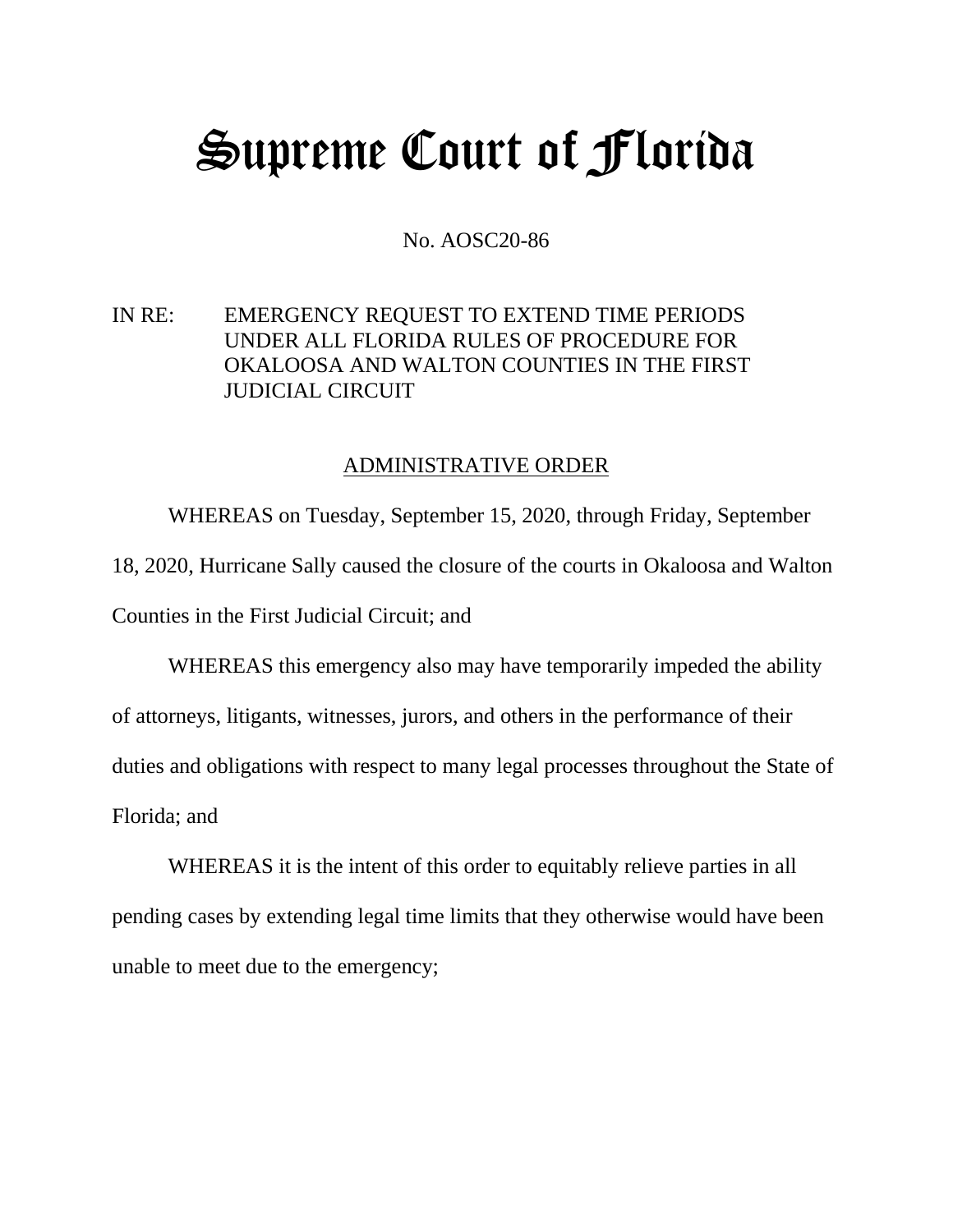THEREFORE, pursuant to the administrative authority conferred upon me by article V, section 2 of the Florida Constitution, and Florida Rules of Judicial Administration  $2.205(a)(2)(B)(iv)$  and  $2.205(a)(2)(B)(v)$ ,

IT IS ORDERED that:

1. In Okaloosa and Walton Counties all time limits prescribed or allowed by rule of procedure, court order, statutes applicable to court proceedings, or otherwise pertaining to court proceedings, which are not currently suspended by *In re: Comprehensive COVID-19 Emergency Measures for the Florida State Courts,* Fla. Admin. Order No. 20-23, as amended, are extended from the close of business on Monday, September 14, 2020, until the close of business on Monday, September 21, 2020.

2. The extension of time periods under this order shall apply only when the last day of those periods falls within the time extended.

3. This Court recognizes that there may be instances where, because of this emergency, these and other time limits applicable to matters in or outside Okaloosa and Walton Counties could not be met even upon application of the periods stated above. If such a claim is made, it shall be resolved by the court in which jurisdiction is vested on a case-by-case basis when a party demonstrates that the lack of compliance with requisite time periods was directly attributable to this emergency and that equitable remedy is required.